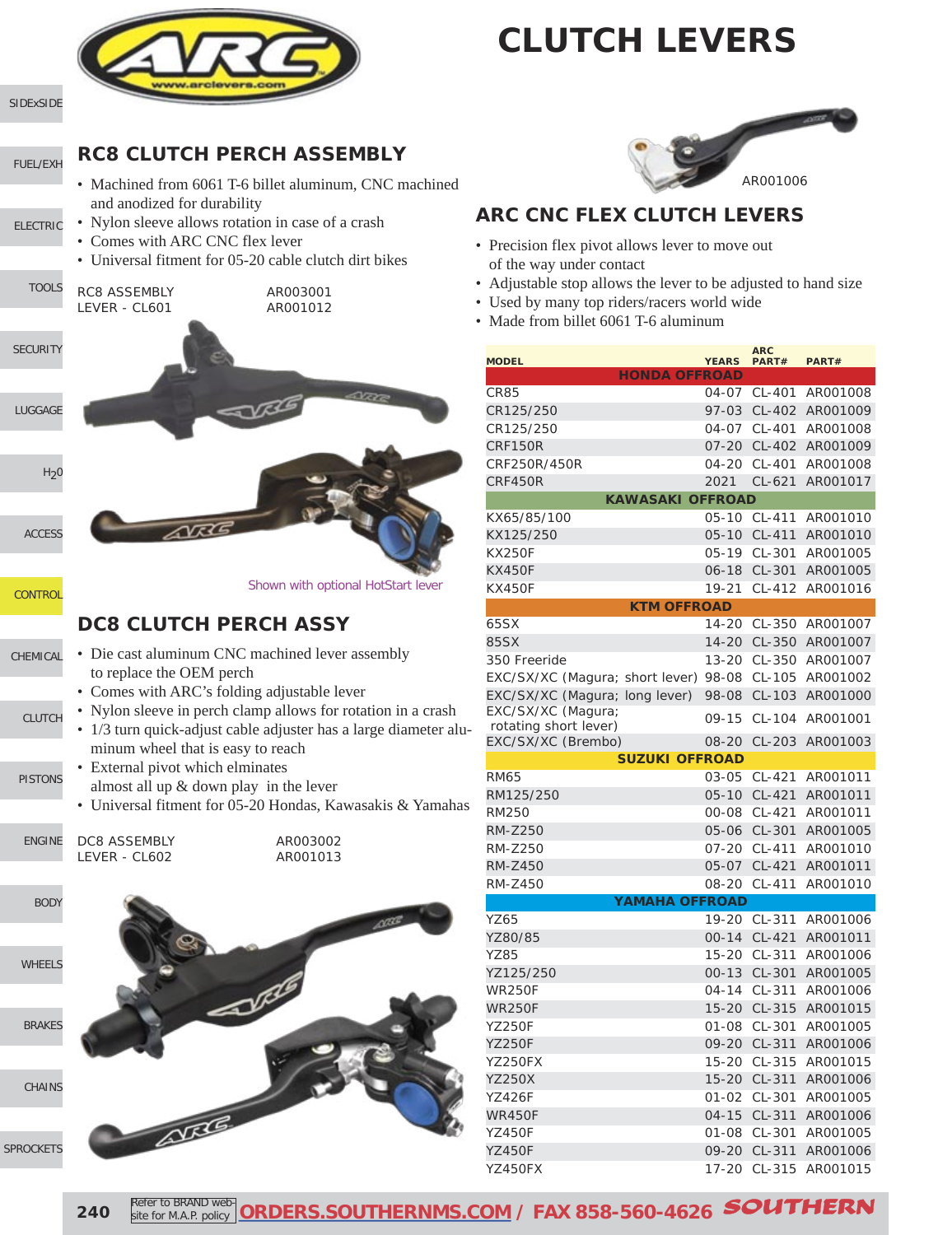### **BRAKE LEVERS**



AR002007

#### [SIDExSIDE](http://www.southernms.com/wp-content/uploads/2015/08/01_UTV.pdf)

[ELECTRIC](http://www.southernms.com/wp-content/uploads/2015/08/03_electrical.pdf)

[TOOLS](http://www.southernms.com/wp-content/uploads/2015/08/04_tools.pdf)

[FUEL/EXH](http://www.southernms.com/wp-content/uploads/2015/08/02_fuel_exh.pdf)

#### **ARC CNC FLEX BRAKE LEVERS**

- Precision flex pivot allows lever to move out of the way under contact
- Adjustable stop allows the lever to be adjusted to hand size
- Used by many top riders/racers world wide
- Made from billet 6061 T-6 aluminum



| <b>MODEL</b>            | <b>YEARS</b>            | <b>ARC</b><br>PART# | PART#    |
|-------------------------|-------------------------|---------------------|----------|
|                         | <b>HONDA OFFROAD</b>    |                     |          |
| CR80/85                 | $91 - 07$               | <b>BR-501</b>       | AR002008 |
| CR125/250               | $91 - 07$               | <b>BR-501</b>       | AR002008 |
| <b>CRF150R</b>          | $07 - 20$               | <b>BR-501</b>       | AR002008 |
| CRF250R/450R            | $02 - 08$               | <b>BR-501</b>       | AR002008 |
| CRF250X/450X            | 02-08                   | BR-501              | AR002008 |
| CRF250R/450R            | $07 - 20$               | BR-601              | AR002009 |
| CRF450XL                | 19-20                   | BR-501              | AR002008 |
|                         | <b>KAWASAKI OFFROAD</b> |                     |          |
| KX65/85                 | $00 - 20$               | BR-301              | AR002005 |
| KX125/250               | $05 - 12$               | BR-301              | AR002005 |
| <b>KX250F</b>           | $05 - 12$               | <b>BR-301</b>       | AR002005 |
| <b>KX250F</b>           | $13 - 20$               | BR-402              | AR002007 |
| <b>KX450F</b>           | 05-12                   | <b>BR-301</b>       | AR002005 |
| <b>KX450F</b>           | $13 - 18$               | BR-402              | AR002007 |
| KX450F                  | 19-21                   | BR-412              | AR002015 |
|                         | <b>KTM OFFROAD</b>      |                     |          |
| SX 65/85/105            | $04 - 11$               | BR-202              | AR002002 |
| 65SX                    | $12 - 13$               | <b>BR-212</b>       | AR002003 |
| 65SX                    | 14-20                   | <b>BR-350</b>       | AR002006 |
| 85/105SX                | $13 - 20$               | <b>BR-350</b>       | AR002006 |
| EXC/SX/XC/XC-W (Brembo) | $00 - 13$               | BR-103              | AR002000 |
| EXC/SX/XC/XC-W          | $14 - 20$               | BR-214              | AR002004 |
| 350 Freeride            | $13 - 20$               | <b>BR-350</b>       | AR002006 |

| <b>MODEL</b>  | <b>YEARS</b>          | <b>ARC</b><br>PART# | PART#    | <b>SECURITY</b>  |
|---------------|-----------------------|---------------------|----------|------------------|
|               | <b>SUZUKI OFFROAD</b> |                     |          |                  |
| <b>RM65</b>   | $00 - 05$             | BR-301              | AR002005 |                  |
| <b>RM85</b>   | $02 - 18$             | <b>BR-301</b>       | AR002005 | <b>LUGGAGE</b>   |
| RM125/250     | $05 - 08$             | BR-301              | AR002005 |                  |
| RMZ250/450    | $05 - 20$             | BR-301              | AR002005 |                  |
|               | <b>YAMAHA OFFROAD</b> |                     |          | H <sub>2</sub> 0 |
| YZ65          | $19 - 20$             | BR-301              | AR002005 |                  |
| <b>YZ85</b>   | $01 - 20$             | <b>BR-301</b>       | AR002005 | <b>ACCESS</b>    |
| YZ125/250     | $01 - 07$             | <b>BR-301</b>       | AR002005 |                  |
| YZ125/250     | $08 - 20$             | BR-402              | AR002007 |                  |
| WR250F/450F   | $04 - 15$             | BR-301              | AR002005 | <b>CONTROL</b>   |
| WR250F/450F   | $16 - 20$             | <b>BR-402</b>       | AR002007 |                  |
| <b>YZ250F</b> | $01 - 08$             | <b>BR-301</b>       | AR002005 |                  |
| <b>YZ250F</b> | $06 - 20$             | BR-402              | AR002007 | CHEMICAL         |
| YZ250FX       | $15 - 20$             | BR-402              | AR002007 |                  |
| <b>YZ250X</b> | $16 - 20$             | <b>BR-402</b>       | AR002007 | <b>CLUTCH</b>    |
| YZ426F        | $01 - 02$             | <b>BR-301</b>       | AR002005 |                  |
| <b>YZ450F</b> | $01 - 07$             | <b>BR-301</b>       | AR002005 |                  |
| YZ450F        | 08-20                 | BR-402              | AR002007 | <b>PISTONS</b>   |

YZ450FX 15-20 BR-402 AR002007

[ENGINE](http://www.southernms.com/wp-content/uploads/2015/08/13_engine.pdf)

[BODY](http://www.southernms.com/wp-content/uploads/2015/08/14_body.pdf)

[WHEELS](http://www.southernms.com/wp-content/uploads/2015/08/15_wheel.pdf)

[BRAKES](http://www.southernms.com/wp-content/uploads/2015/08/16_brakes.pdf)

**[CHAINS](http://www.southernms.com/wp-content/uploads/2015/08/17_chains.pdf)** 

[SPROCKETS](http://www.southernms.com/wp-content/uploads/2015/08/18_sprockets.pdf)

#### **BRAKE SLIPPER CLAMP**

- Manufactured from 6061 T-6 billet aluminum
- Nylon sleeve allows rotation in case of a crash
- This clamp matches the clutch perch clamp to put on the back of the brake master cylinder
- Includes lighter weight installation bolts
- Universal fitment for 05-20 dirt bikes

AR004002

SOUTHERN **[WWW.SOUTHERNMS.COM](http://m.southernms.com) / TEL 858-560-5005 241** Refer to BRAND website for M.A.P. policy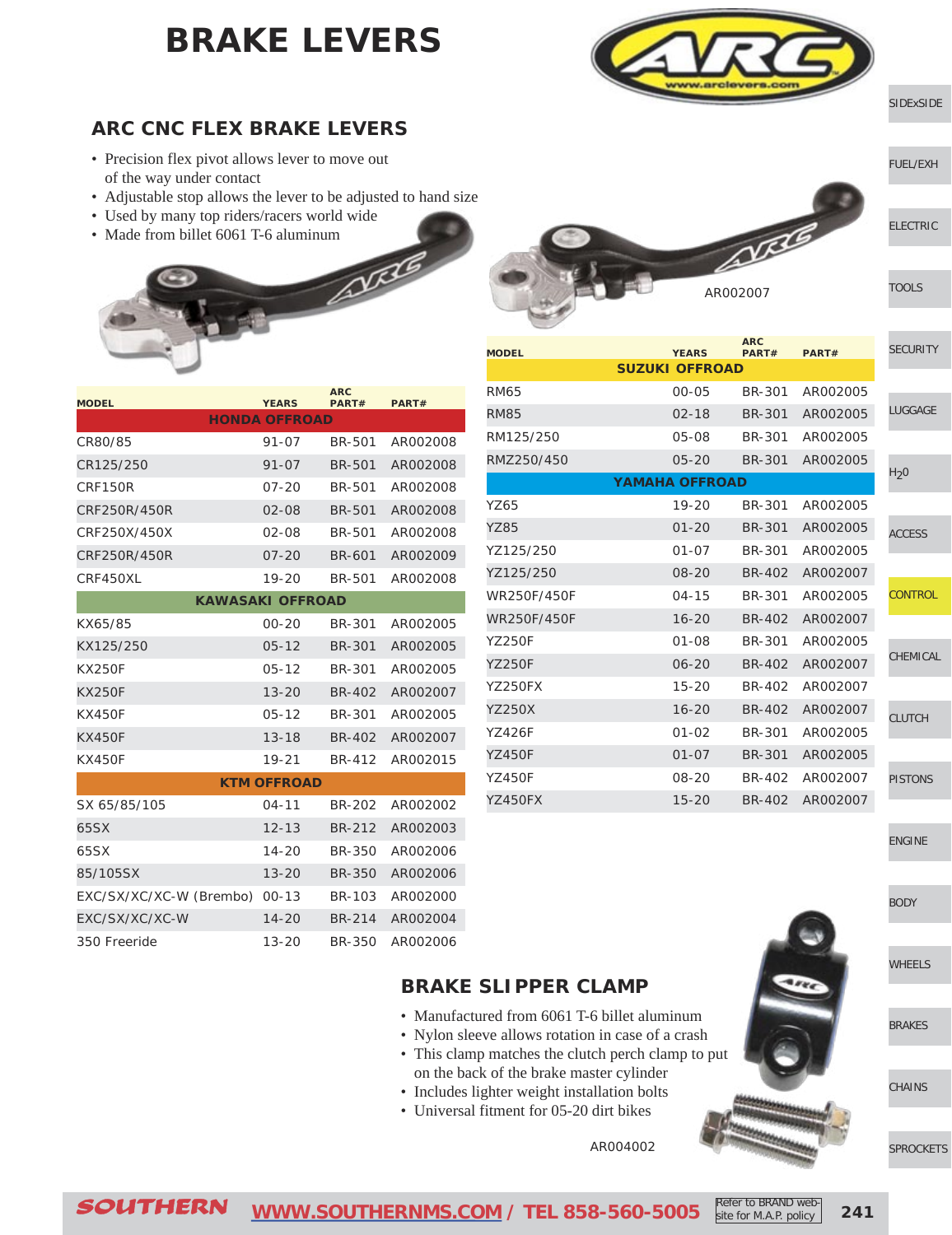

### **GRIPS**



**242** Refer to BRAND web **[ORDERS.SOUTHERNMS.COM](http://orders.southernms.com) / FAX 858-560-4626** SOUTHERN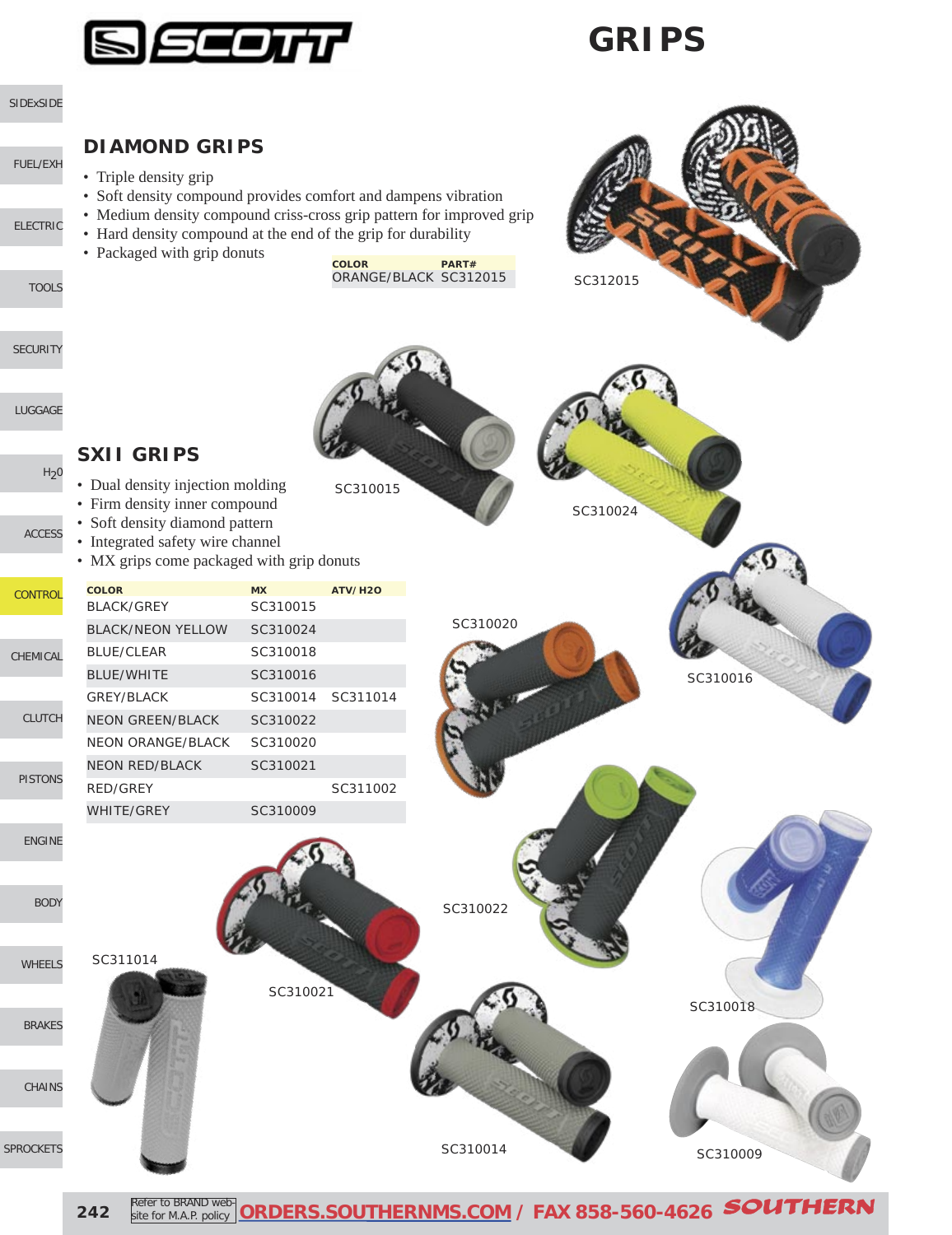

site for M.A.P. policy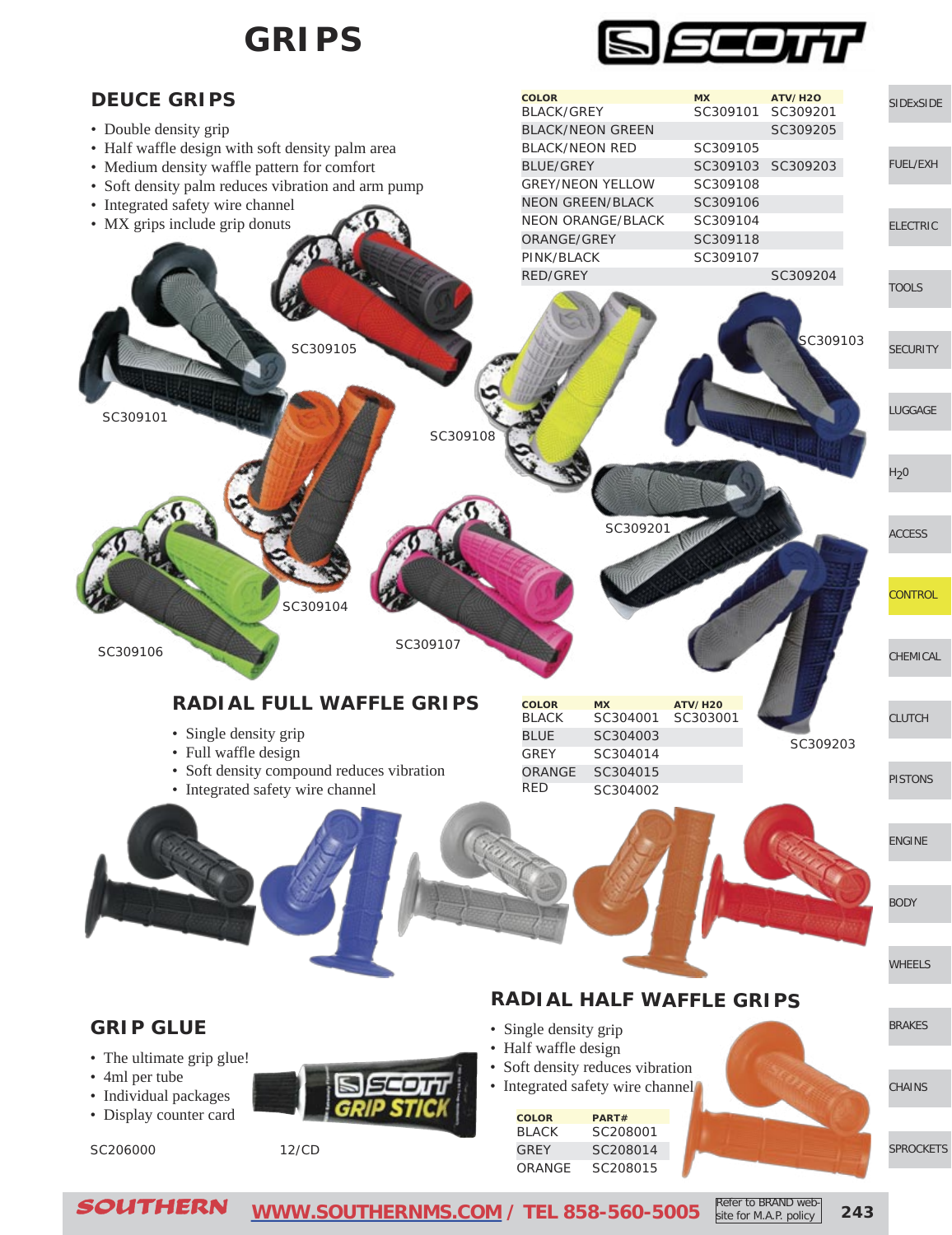

### **MX GRIPS**

#### **DEFY LOCK-ON MX GRIPS** [SIDExSIDE](http://www.southernms.com/wp-content/uploads/2015/08/01_UTV.pdf)

- CNC aluminum locking collar & stainless steel bolts resists stripping & corrosion; 100% slip free performance guaranteed
- OEM spec throttle tube included with 22 point adjustment to put the waffle pattern right where you need it
- Tapered waffle pattern helps contour to your hand and provides thumb relief [FUEL/EXH](http://www.southernms.com/wp-content/uploads/2015/08/02_fuel_exh.pdf)
	- Race tested diameter with a soft, tacky compound provides the ultimate feel and control
	- 6 snap on multi adjust throttle cams included in each 4-stroke or 2-stroke/mini bike kit
- No need to purchase any throttle cams separately [ELECTRIC](http://www.southernms.com/wp-content/uploads/2015/08/03_electrical.pdf)
	- Knockout ends easily to accommodate wrap around hand guards

|                  |                                    |                |                          | <b>4-STROKE GRIP KITS</b> |                      |            |
|------------------|------------------------------------|----------------|--------------------------|---------------------------|----------------------|------------|
| <b>TOOLS</b>     | <b>GRIP</b>                        | <b>PATTERN</b> | <b>COMPOUND</b>          | <b>COLOR</b>              | <b>THROTTLE CAMS</b> | PART#      |
|                  | DEFY LOCK-ON MX 1/2 WAFFLE         |                | SOFT                     | <b>WHITE</b>              | <b>4-STK CAMS</b>    | TR37500102 |
|                  | DEFY LOCK-ON MX 1/2 WAFFLE         |                | SOFT                     | <b>BLACK</b>              | <b>4-STK CAMS</b>    | TR37500207 |
|                  | DEFY LOCK-ON MX 1/2 WAFFLE         |                | SOFT                     | <b>BLUE</b>               | <b>4-STK CAMS</b>    | TR37500302 |
| <b>SECURITY</b>  | DEFY LOCK-ON MX 1/2 WAFFLE SOFT    |                |                          | ELECTRIC BLUE             | <b>4-STK CAMS</b>    | TR37500312 |
|                  | DEFY LOCK-ON MX 1/2 WAFFLE         |                | <b>SOFT</b>              | <b>RED</b>                | <b>4-STK CAMS</b>    | TR37500402 |
|                  | DEFY LOCK-ON MX 1/2 WAFFLE         |                | SOFT                     | <b>ORANGE</b>             | <b>4-STK CAMS</b>    | TR37500502 |
|                  | DEFY LOCK-ON MX 1/2 WAFFLE         |                | <b>SOFT</b>              | GRAY                      | <b>4-STK CAMS</b>    | TR37500702 |
| LUGGAGE          | DEFY LOCK-ON MX 1/2 WAFFLE SOFT    |                |                          | <b>GREEN</b>              | <b>4-STK CAMS</b>    | TR37500802 |
|                  | DEFY LOCK-ON MX 1/2 WAFFLE SOFT    |                |                          | <b>MINT</b>               | <b>4-STK CAMS</b>    | TR37500812 |
|                  | DEFY LOCK-ON MX 1/2 WAFFLE KEV-TEC |                |                          | <b>BLACK</b>              | <b>4-STK CAMS</b>    | TR37500202 |
| H <sub>2</sub> 0 |                                    |                |                          | <b>2-STROKE GRIP KITS</b> |                      |            |
|                  | <b>GRIP</b>                        | <b>PATTERN</b> | <b>COMPOUND</b>          | <b>COLOR</b>              | <b>THROTTLE CAMS</b> | PART#      |
|                  | DEFY LOCK-ON MX 1/2 WAFFLE         |                | SOFT                     | <b>WHITE</b>              | 2-STK & MINI CAMS    | TR37550102 |
|                  | DEFY LOCK-ON MX 1/2 WAFFLE SOFT    |                |                          | <b>BLACK</b>              | 2-STK & MINI CAMS    | TR37550207 |
| <b>ACCESS</b>    | DEFY LOCK-ON MX 1/2 WAFFLE         |                | SOFT                     | <b>BLUE</b>               | 2-STK & MINI CAMS    | TR37550302 |
|                  | DEFY LOCK-ON MX 1/2 WAFFLE SOFT    |                |                          | <b>ELECTRIC BLUE</b>      | 2-STK & MINI CAMS    | TR37550312 |
|                  | DEFY LOCK-ON MX 1/2 WAFFLE         |                | SOFT                     | <b>RED</b>                | 2-STK & MINI CAMS    | TR37550402 |
|                  | DEFY LOCK-ON MX 1/2 WAFFLE         |                | <b>SOFT</b>              | <b>ORANGE</b>             | 2-STK & MINI CAMS    | TR37550502 |
| <b>CONTROL</b>   | DEFY LOCK-ON MX 1/2 WAFFLE         |                | SOFT                     | GRAY                      | 2-STK & MINI CAMS    | TR37550702 |
|                  | DEFY LOCK-ON MX 1/2 WAFFLE         |                | SOFT                     | <b>GREEN</b>              | 2-STK & MINI CAMS    | TR37550802 |
|                  | DEFY LOCK-ON MX 1/2 WAFFLE         |                | SOFT                     | <b>MINT</b>               | 2-STK & MINI CAMS    | TR37550812 |
| CHEMICAL         | DEFY LOCK-ON MX 1/2 WAFFLE KEV-TEC |                |                          | <b>BLACK</b>              | 2-STK & MINI CAMS    | TR37550202 |
| <b>CLUTCH</b>    |                                    |                | TR37500207<br>TR37550207 |                           |                      |            |



**244** Refer to BRAND web Refer to BRAND web-**RDERS.SOUTHERNMS.COM / FAX 858-560-4626 SOUTHERN**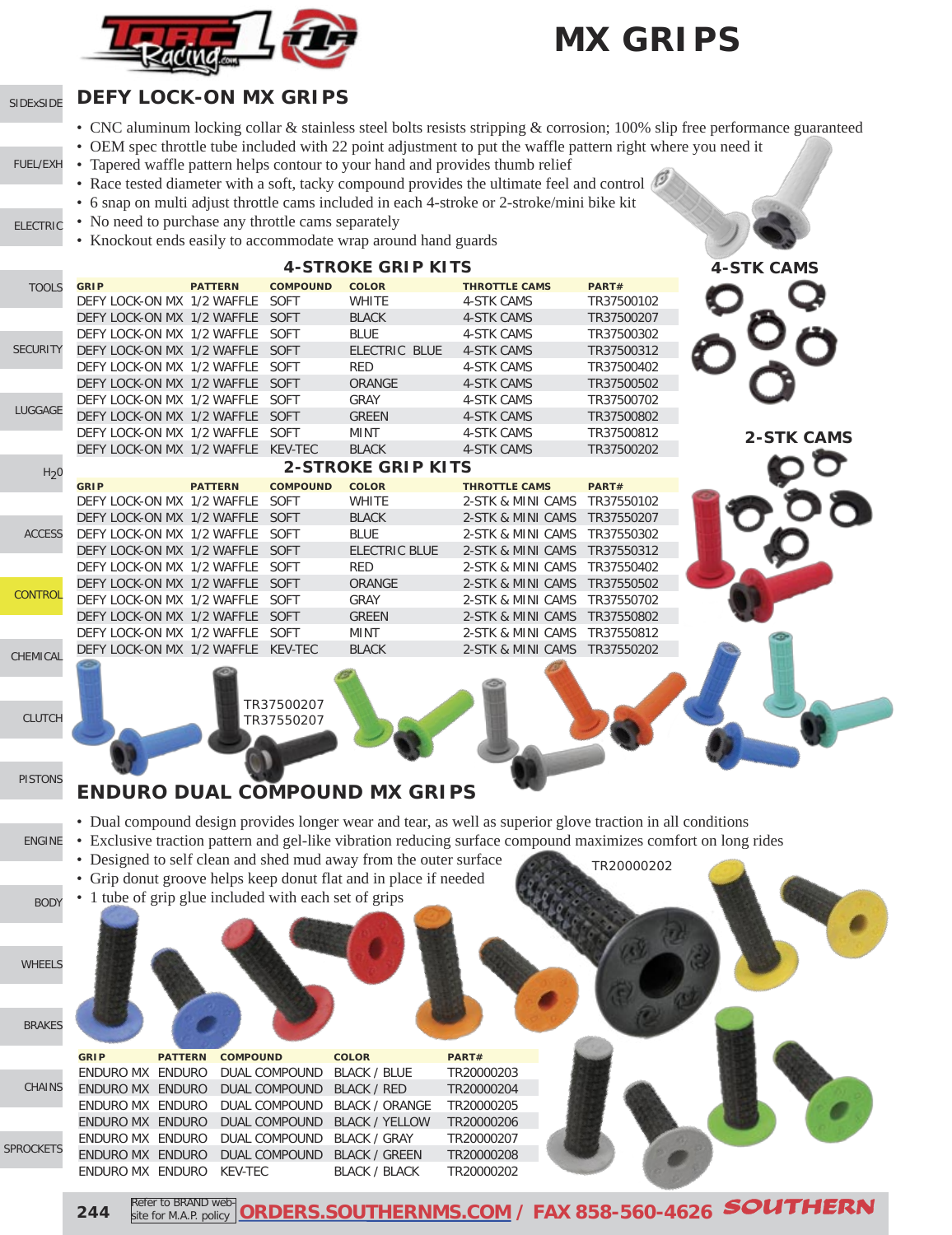### **MX GRIPS**





- Exclusive KEV-TEC ballistic rubber technology reduces wear and tear and provides longer grip life while maintaining a soft gel-like compound
- Super soft and tacky compound helps reduce blisters and provides superior glove traction
- Grip donut groove helps keep grip donut flat and in place
- Available grip styles: Defy MX Lock-On, Enduro, Hole Shot and Hot Lap



#### **HOLE SHOT 1/2 WAFFLE MX GRIPS**

- Race tested diameter and half waffle design provides the ultimate feel and control
- Exclusive kraton rubber compound provides longer wear and tear, as well as superior glove traction in all conditions
- Wire grooves for added safety
- Grip donut groove helps keep grip donut flat and in place
- 1 tube of grip glue included in each set of grips

| <b>GRIP</b>         | <b>PATTERN</b>     | <b>COMPOUND</b> | COLOR  | PART#      |
|---------------------|--------------------|-----------------|--------|------------|
| <b>HOLE SHOT MX</b> | 1/2 WAFFLE SOFT    |                 | BI ACK | TR30000200 |
| HOLE SHOT MX        | 1/2 WAFFLE KEV-TEC |                 | BI ACK | TR30000202 |

# TR30000202 TR30000200

[CLUTCH](http://www.southernms.com/wp-content/uploads/2015/08/11_clutch.pdf)

[PISTONS](http://www.southernms.com/wp-content/uploads/2015/08/12_pistons.pdf)

[ENGINE](http://www.southernms.com/wp-content/uploads/2015/08/13_engine.pdf)

[BODY](http://www.southernms.com/wp-content/uploads/2015/08/14_body.pdf)

[WHEELS](http://www.southernms.com/wp-content/uploads/2015/08/15_wheel.pdf)

[SPROCKETS](http://www.southernms.com/wp-content/uploads/2015/08/18_sprockets.pdf)

[CHAINS](http://www.southernms.com/wp-content/uploads/2015/08/17_chains.pdf)

[BRAKES](http://www.southernms.com/wp-content/uploads/2015/08/16_brakes.pdf)

**[CONTROL](http://www.southernms.com/wp-content/uploads/2015/08/09_controls.pdf)** 

[CHEMICAL](http://www.southernms.com/wp-content/uploads/2015/08/10_chemicals.pdf)

[ACCESS](http://www.southernms.com/wp-content/uploads/2015/08/08_accessories.pdf)

[SIDExSIDE](http://www.southernms.com/wp-content/uploads/2015/08/01_UTV.pdf)

[ELECTRIC](http://www.southernms.com/wp-content/uploads/2015/08/03_electrical.pdf)

TR20000202

[FUEL/EXH](http://www.southernms.com/wp-content/uploads/2015/08/02_fuel_exh.pdf)

#### **HOT LAP FULL DIAMOND MX GRIPS**

- Exclusive kraton rubber compound provides longer wear and tear, as well as superior glove traction in all conditions
- Race tested diameter works great for smaller hands or youth riders
- Grip donut groove helps keep grip donut flat and in place
- 1 tube of grip glue included in each set of grips

|                   | TR40000200     |                 |               |            |  |
|-------------------|----------------|-----------------|---------------|------------|--|
| <b>GRIP</b>       | <b>PATTERN</b> | <b>COMPOUND</b> | <b>COLOR</b>  | PART#      |  |
| <b>HOT LAP MX</b> | <b>DIAMOND</b> | <b>SOFT</b>     | <b>BLACK</b>  | TR40000200 |  |
| <b>HOT LAP MX</b> | <b>DIAMOND</b> | <b>SOFT</b>     | <b>BLUE</b>   | TR40000300 |  |
| HOT LAP MX        | <b>DIAMOND</b> | <b>SOFT</b>     | <b>RED</b>    | TR40000400 |  |
| HOT LAP MX        | <b>DIAMOND</b> | <b>SOFT</b>     | <b>ORANGE</b> | TR40000500 |  |
| <b>HOT LAP MX</b> | <b>DIAMOND</b> | <b>SOFT</b>     | <b>YELLOW</b> | TR40000600 |  |
| <b>HOT LAP MX</b> | <b>DIAMOND</b> | <b>SOFT</b>     | <b>GRAY</b>   | TR40000700 |  |
| <b>HOT LAP MX</b> | <b>DIAMOND</b> | <b>SOFT</b>     | <b>GREEN</b>  | TR40000800 |  |
| <b>HOT LAP MX</b> | <b>DIAMOND</b> | <b>SOFT</b>     | <b>PINK</b>   | TR40000900 |  |
| <b>HOT LAP MX</b> | <b>DIAMOND</b> | KEV-TEC         | <b>BLACK</b>  | TR40000202 |  |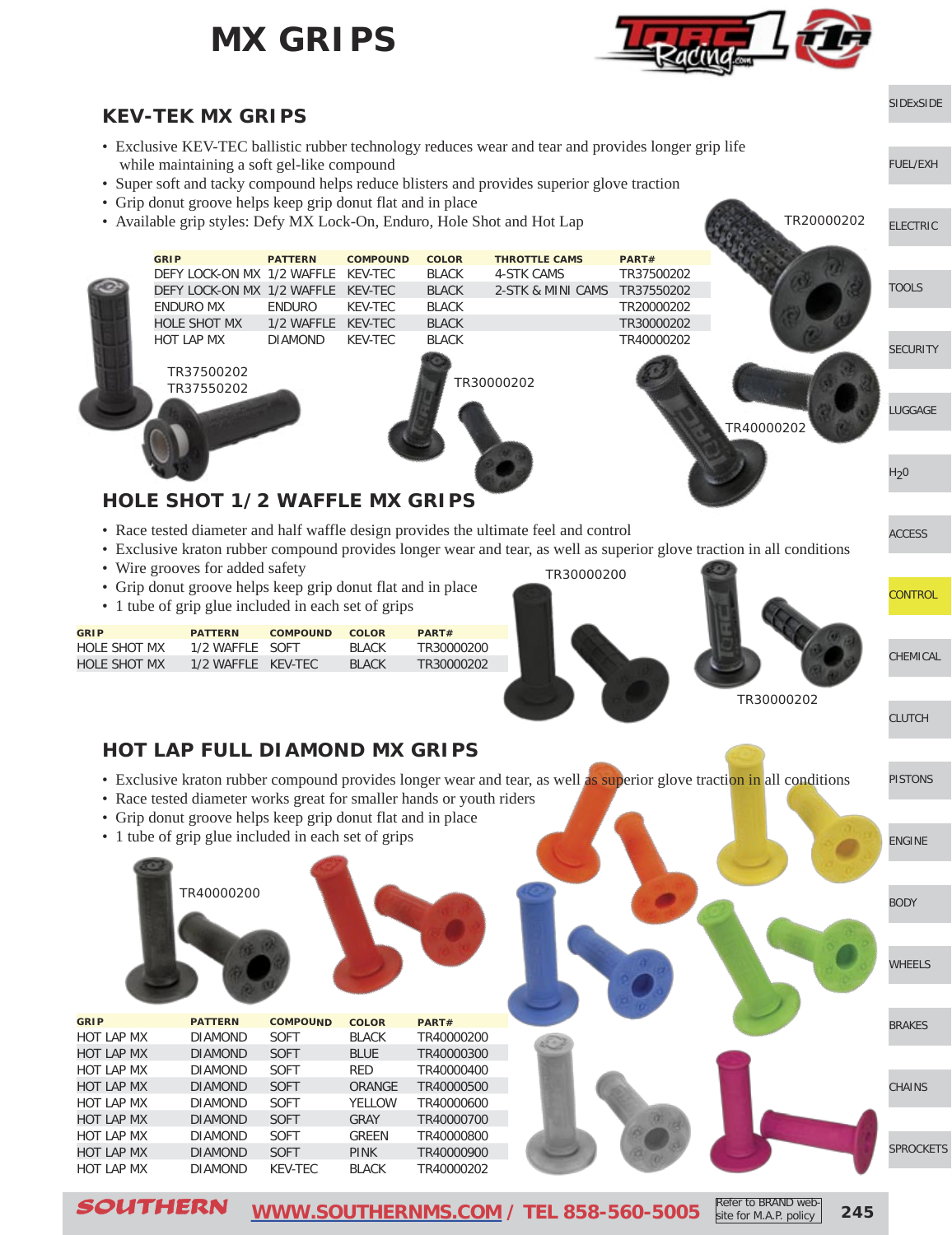

### **ATV GRIPS**

#### [SIDExSIDE](http://www.southernms.com/wp-content/uploads/2015/08/01_UTV.pdf)

[ELECTRIC](http://www.southernms.com/wp-content/uploads/2015/08/03_electrical.pdf)

 $L$ 

SE

[FUEL/EXH](http://www.southernms.com/wp-content/uploads/2015/08/02_fuel_exh.pdf)

#### **DEFY LOCK-ON ATV GRIPS**

- Unique shock absorbing design helps reduce vibration and rider fatigue
- Single lock-on CNC clamp allows more grip area for added control
- Oversized bolts on left and right specific clamps make for easy installation
- Soft, durable and tacky compound; overall length = 130mm, weight = 90 grams per set
	- ATV grips will fit watercraft, snowmobile and mountain/BMX bike applications
	- Fits all 7/8" handlebars without a twist throttle

|                  | <b>GRIP</b>      | <b>PATTERN</b> | <b>COMPOUND</b> | <b>COLOR</b>         | PART#      |
|------------------|------------------|----------------|-----------------|----------------------|------------|
| <b>TOOLS</b>     | DEFY LOCK-ON ATV | 1/2 WAFFLE     | SOFT            | <b>BLACK / BLACK</b> | TR27500202 |
|                  | DEFY LOCK-ON ATV | 1/2 WAFFLE     | <b>SOFT</b>     | <b>BLUE / BLACK</b>  | TR27500302 |
|                  | DEFY LOCK-ON ATV | 1/2 WAFFLE     | SOFT            | RED / BLACK          | TR27500402 |
| <b>CURITY</b>    |                  |                |                 |                      |            |
| <b>JGGAGE</b>    |                  |                |                 |                      |            |
| H <sub>2</sub> 0 |                  |                |                 |                      |            |
| <b>ACCESS</b>    |                  |                |                 |                      |            |
| <b>ONTROL</b>    |                  | <u>inaan</u>   |                 |                      |            |

[CHEMICAL](http://www.southernms.com/wp-content/uploads/2015/08/10_chemicals.pdf)

C<sub>C</sub>

#### **ENDURO DUAL COMPOUND ATV GRIPS**

- Exclusive traction pattern and gel-like vibration reducing surface compound maximizes comfort on long rides
- [CLUTCH](http://www.southernms.com/wp-content/uploads/2015/08/11_clutch.pdf) • Dual compound design provides longer wear and tear, and superior glove traction in all conditions
	- Designed to self-clean and shed mud away from the grip surface
	- ATV grips will also fit watercraft, snow mobile and mountain/BMX bike applications
- [PISTONS](http://www.southernms.com/wp-content/uploads/2015/08/12_pistons.pdf) • Fits all 7/8" handlebars without a twist throttle
	- 1 tube of grip glue included with each set of grips

|                         | <b>GRIP</b>       | <b>PATTERN</b> | <b>COMPOUND</b> | <b>COLOR</b>        | PART#      |
|-------------------------|-------------------|----------------|-----------------|---------------------|------------|
| ENGINE                  | <b>ENDURO ATV</b> | ENDURO         | DUAL COMP       | <b>BLACK / BLUE</b> | TR25000203 |
|                         | <b>ENDURO ATV</b> | <b>ENDURO</b>  | DUAL COMP       | <b>BLACK / RED</b>  | TR25000204 |
|                         | ENDURO ATV        | ENDURO         | DUAL COMP       | <b>BLACK / GRAY</b> | TR25000207 |
| <b>BODY</b>             |                   |                |                 |                     |            |
| WHEELS                  |                   |                |                 |                     |            |
| <b>BRAKES</b><br>CHAINS |                   |                |                 |                     |            |
|                         |                   |                |                 |                     |            |

SPR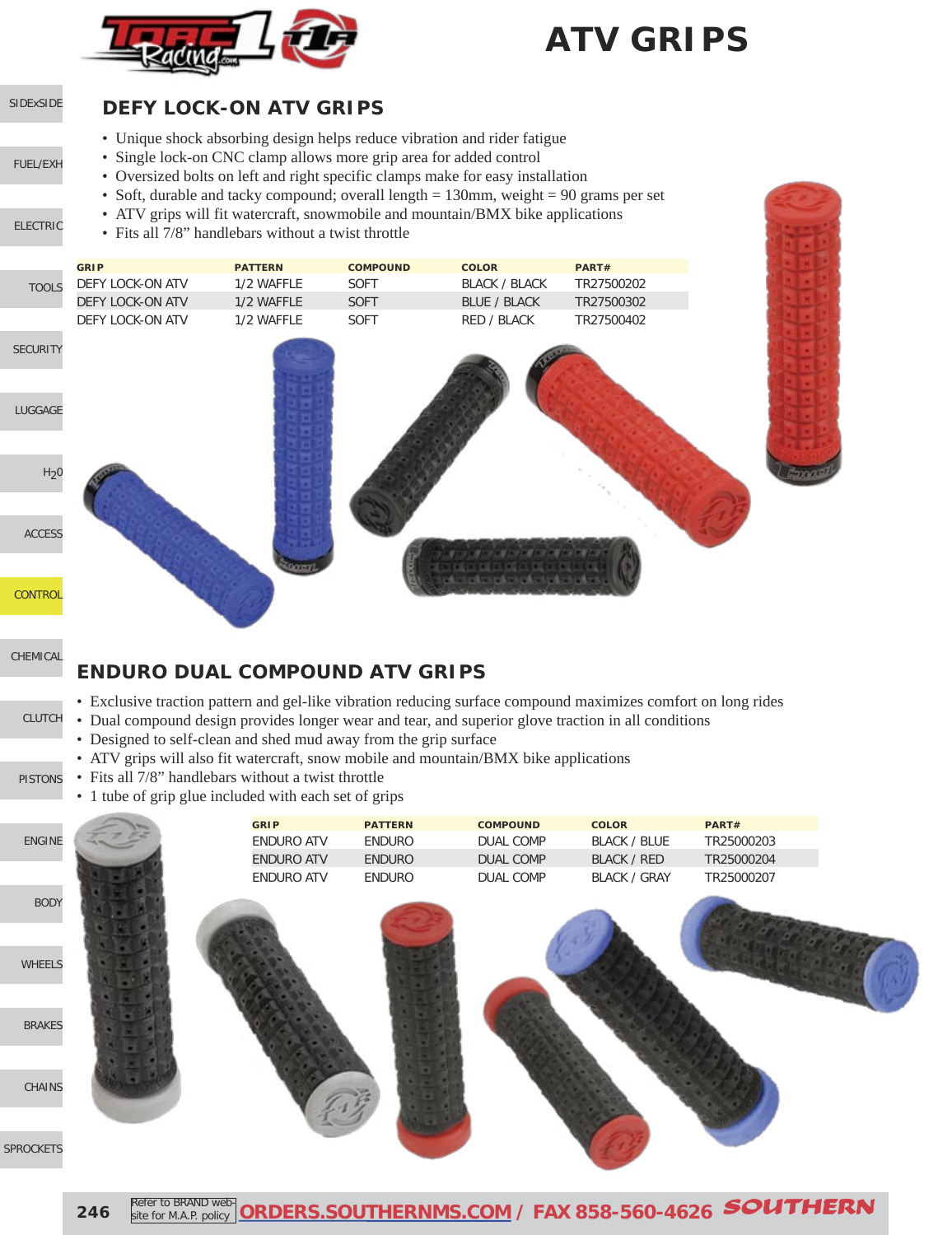### **ATV GRIPS**



[SIDExSIDE](http://www.southernms.com/wp-content/uploads/2015/08/01_UTV.pdf)

[ELECTRIC](http://www.southernms.com/wp-content/uploads/2015/08/03_electrical.pdf)

[LUGGAGE](http://www.southernms.com/wp-content/uploads/2015/08/06_lugg.pdf)

**[CONTROL](http://www.southernms.com/wp-content/uploads/2015/08/09_controls.pdf)** 

[CHEMICAL](http://www.southernms.com/wp-content/uploads/2015/08/10_chemicals.pdf)

[CLUTCH](http://www.southernms.com/wp-content/uploads/2015/08/11_clutch.pdf)

[ACCESS](http://www.southernms.com/wp-content/uploads/2015/08/08_accessories.pdf)

 $H<sub>2</sub>0$ 

**[SECURITY](http://www.southernms.com/wp-content/uploads/2015/08/05_locks.pdf)** 

**[TOOLS](http://www.southernms.com/wp-content/uploads/2015/08/04_tools.pdf)** 

[FUEL/EXH](http://www.southernms.com/wp-content/uploads/2015/08/02_fuel_exh.pdf)

#### **HOLE SHOT 1/2 WAFFLE ATV GRIPS**

- Exclusive kraton rubber compound provides longer wear and tear, as well as superior glove traction in all conditions
- Race tested diameter and half waffle design provides the ultimate feel and control
- Wire grooves for added safety
- ATV grips will also fit watercraft, snowmobile and mountain/BMX bike applications
- Fits all 7/8" handlebars without a twist throttle
- 1 tube of grip glue included with each set of grips

| <b>GRIP</b>   | <b>PATTERN</b>    | <b>COMPOUND</b> | <b>COLOR</b> | PART#      |
|---------------|-------------------|-----------------|--------------|------------|
| HOLE SHOT ATV | 1/2 WAFFLE SOFT   |                 | <b>BLACK</b> | TR35000200 |
| HOLE SHOT ATV | 1/2 WAFFLE SOFT   |                 | GRAY         | TR35000700 |
| HOLE SHOT ATV | 1/2 WAFFLE MEDIUM |                 | <b>BLACK</b> | TR35500200 |





#### **HOT LAP FULL DIAMOND ATV GRIPS**

- Exclusive kraton rubber compound provides longer wear and tear, and superior glove traction in all conditions
- Race tested diameter works great for smaller hands or youth rider
- Grip donut groove helps keep grip donut flat and in place
- ATV grips will also fit watercraft, snowmobile and mountain/BMX bike applications
- Fits all  $7/8$ " handlebars without a twist throttle
- 1 tube of grip glue included with each set of grips

| I tube of grip glue included with each set of grips |             |                |                 |              |            | <b>PISTONS</b> |
|-----------------------------------------------------|-------------|----------------|-----------------|--------------|------------|----------------|
|                                                     | <b>GRIP</b> | <b>PATTERN</b> | <b>COMPOUND</b> | <b>COLOR</b> | PART#      |                |
|                                                     | HOT LAP ATV | <b>DIAMOND</b> | SOFT            | <b>BLACK</b> | TR45000200 |                |
|                                                     | HOT LAP ATV | <b>DIAMOND</b> | SOFT            | <b>BLUE</b>  | TR45000300 | <b>ENGINE</b>  |
|                                                     | HOT LAP ATV | <b>DIAMOND</b> | SOFT            | GRAY         | TR45000700 |                |
|                                                     | HOT LAP ATV | <b>DIAMOND</b> | SOFT            | RED          | TR45000400 |                |
|                                                     |             |                |                 |              |            | <b>BODY</b>    |
|                                                     |             |                |                 |              |            |                |
|                                                     |             |                |                 |              |            | WHEELS         |
|                                                     |             |                |                 |              |            |                |
|                                                     |             |                |                 |              |            | <b>BRAKES</b>  |
|                                                     |             |                |                 |              |            |                |
|                                                     |             |                |                 |              |            | CHAINS         |
|                                                     |             |                |                 |              |            |                |
|                                                     |             |                |                 |              |            | SPROCKETS      |
|                                                     |             |                |                 |              |            |                |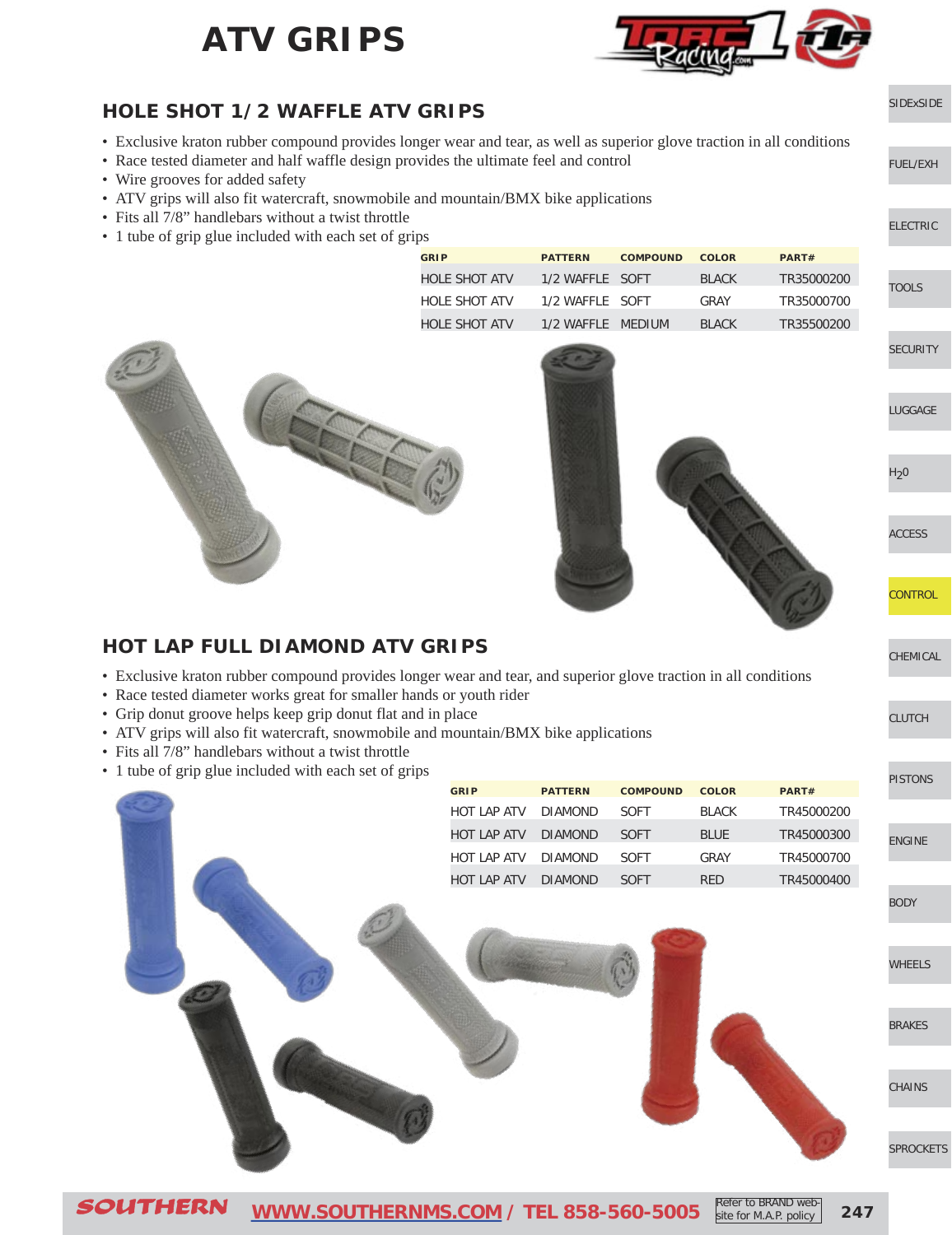

### **LEVERS**

### [SIDExSIDE](http://www.southernms.com/wp-content/uploads/2015/08/01_UTV.pdf)

[FUEL/EXH](http://www.southernms.com/wp-content/uploads/2015/08/02_fuel_exh.pdf)

[ELECTRIC](http://www.southernms.com/wp-content/uploads/2015/08/03_electrical.pdf)

**CHEMICA** 

SPROCKET

**VENGANCE FLEX MX CLUTCH LEVERS**

- Industry leading design to reduce weight, improve function and performance
- 6061 billet aluminum CNC construction with anodized finish with break-away slim flex lever design
- Stainless steel pivot mechanism hidden inside the lever for strength, durability and smooth action
- Manufactured to tight tolerances to specifically fit OEM perch assembly and boot
- Adjustable for hand size and designed to rotate forward during impact
- Two levers included with each kit; 1 colored lever and 1 black lever

|                  | <b>MODEL</b>              |                    | YEARS LEVERS INCLUDED               | PART#      |
|------------------|---------------------------|--------------------|-------------------------------------|------------|
| <b>TOOLS</b>     |                           |                    | <b>HONDA OFFROAD</b>                |            |
|                  | CR125R/250R               | 04-07              | 1 Red & 1 Black                     | TR69110204 |
|                  | <b>CRF250R</b>            | 04-21              | 1 Red & 1 Black                     | TR69110204 |
| <b>SECURITY</b>  | CRF250X                   | $05 - 21$          | 1 Red & 1 Black                     | TR69110204 |
|                  | CRF450R                   | $05 - 20$          | 1 Red & 1 Black                     | TR69110204 |
|                  | CRF450X                   | $05 - 20$          | 1 Red & 1 Black                     | TR69110204 |
| LUGGAGE          |                           |                    | <b>HUSQVARNA OFFROAD</b>            |            |
|                  | TC 65 (Brembo)            | $17 - 21$          | 1 Blue & 1 Black                    | TR69170203 |
|                  | TC 85 (Brembo)            | $14 - 21$          | 1 Blue & 1 Black                    | TR69170203 |
| H <sub>2</sub> 0 | TC 125 (Magura)           | $16 - 21$          | 1 Blue & 1 Black                    | TR69160203 |
|                  | FC 250/350/450 (Magura)   | $16 - 21$          | 1 Blue & 1 Black                    | TR69160203 |
| <b>ACCESS</b>    | TC/FC/TE/FE All Brembo    | 09-16              | 1 Blue & 1 Black                    | TR69150203 |
|                  | TC/TX 250/300 (Magura)    | $17 - 21$          | 1 Blue & 1 Black                    | TR69160203 |
|                  | TE/FE/FX 150-501 (Magura) | $17 - 21$          | 1 Blue & 1 Black                    | TR69160203 |
| <b>CONTROL</b>   |                           |                    | <b>KAWASAKI OFFROAD</b>             |            |
|                  | KX65                      | $00 - 21$          | 1 Green & 1 Black                   | TR69120208 |
|                  | KX80/85/100               | 98-20              | 1 Green & 1 Black                   | TR69120208 |
| CHEMICAL         | KX125                     | 90-05              | 1 Green & 1 Black                   | TR69120208 |
|                  | KX125                     | 06-08              | 1 Green & 1 Black                   | TR69130208 |
|                  | KX250                     | 90-04              | 1 Green & 1 Black                   | TR69120208 |
| <b>CLUTCH</b>    | KX250                     | $05-08$            | 1 Green & 1 Black                   | TR69130208 |
|                  | <b>KX250F</b>             | $05 - 20$          | 1 Green & 1 Black                   | TR69130208 |
| <b>PISTONS</b>   | <b>KX250F</b>             | 2021               | 1 Green & 1 Black                   | TR69180208 |
|                  | <b>KX450F</b>             | $06 - 18$          | 1 Green & 1 Black                   | TR69130208 |
|                  | <b>KX450F</b>             | $19 - 21$          | 1 Green & 1 Black                   | TR69180208 |
| <b>ENGINE</b>    |                           | <b>KTM OFFROAD</b> |                                     |            |
|                  | 65/85 SX (Brembo)         | 14-20              | 1 Orange & 1 Black TR69170205       |            |
|                  | 125-530 All (Magura)      | $09-15$            | 1 Orange & 1 Black TR69170205       |            |
| <b>BODY</b>      | 125-530 All (Brembo)      | 08-20              | 1 Orange & 1 Black TR69150205       |            |
|                  |                           |                    | <b>SUZUKI OFFROAD</b>               |            |
|                  | <b>RM-Z250</b>            |                    | 07-21 1 Yellow & 1 Black TR69120206 |            |
| WHEELS           | <b>RM-Z450</b>            | $05 - 21$          | 1 Yellow & 1 Black                  | TR69120206 |
|                  |                           |                    | <b>YAMAHA OFFROAD</b>               |            |
| <b>BRAKES</b>    | YZ65                      | 15-21              | 1 Blue & 1 Black                    | TR69140203 |
|                  | YZ85                      | $00 - 14$          | 1 Blue & 1 Black                    | TR69130203 |
|                  | YZ85                      | 15-21              | 1 Blue & 1 Black                    | TR69140203 |
| <b>CHAINS</b>    | YZ125/250                 | $00 - 14$          | 1 Blue & 1 Black                    | TR69130203 |
|                  | YZ125/250                 | 15-21              | 1 Blue & 1 Black                    | TR69140203 |
|                  | YZ250F/450F               | 00-08              | 1 Blue & 1 Black                    | TR69130203 |
| <b>PROCKETS</b>  | YZ250F/450F               | 09-21              | 1 Blue & 1 Black                    | TR69140203 |



**248** Refer to BRAND web Refer to BRAND web-**[ORDERS.SOUTHERNMS.COM](http://orders.southernms.com) / FAX 858-560-4626** SOUTHERN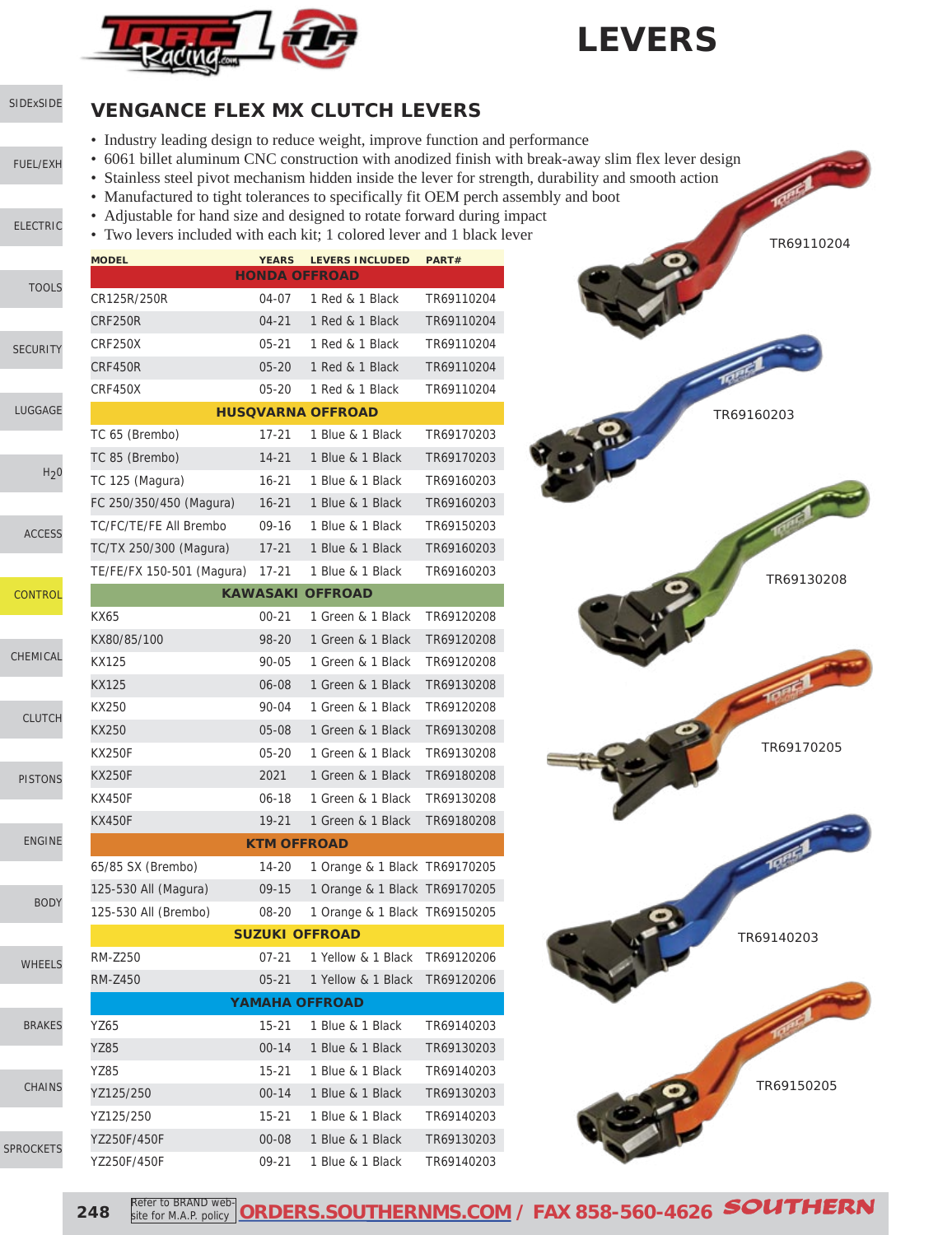### **LEVERS**



[SIDExSIDE](http://www.southernms.com/wp-content/uploads/2015/08/01_UTV.pdf)

[FUEL/EXH](http://www.southernms.com/wp-content/uploads/2015/08/02_fuel_exh.pdf)

#### **VENGANCE FLEX MX BRAKE LEVERS**

- Industry leading design to reduce weight, improve function and performance
- 6061 billet aluminum CNC construction with anodized finish with break-away slim flex lever design
- Stainless steel pivot mechanism hidden inside the lever for strength, durability and smooth action
- Manufactured to tight tolerances to specifically fit OEM perch assembly and boot
- Adjustable for hand size and designed to rotate forward during impact
- Two levers included with each kit: 1 colored lever and 1 black lever

| Two levels included with each kit, I colored level and I black |                       |                               |            |
|----------------------------------------------------------------|-----------------------|-------------------------------|------------|
| <b>MODEL</b>                                                   | <b>HONDA OFFROAD</b>  | YEARS LEVERS INCLUDED PART#   |            |
| CR80R/85R                                                      | 98-07                 | 1 Red & 1 Black               | TR68160204 |
| CR125R/250R                                                    | 92-07                 | 1 Red & 1 Black               | TR68160204 |
| <b>CRF150R</b>                                                 | 07-21                 | 1 Red & 1 Black               | TR68160204 |
| CRF250L                                                        | $07 - 21$             | 1 Red & 1 Black               | TR68110204 |
| CRF250R                                                        | 04-06                 | 1 Red & 1 Black               | TR68160204 |
| CRF250R                                                        | $07 - 21$             | 1 Red & 1 Black               | TR68110204 |
| CRF250RX                                                       | $07 - 21$             | 1 Red & 1 Black               | TR68110204 |
| <b>CRF250X</b>                                                 | 04-21                 | 1 Red & 1 Black               | TR68160204 |
| CRF450L                                                        | $07 - 21$             | 1 Red & 1 Black               | TR68110204 |
| CRF450R                                                        | $02 - 06$             | 1 Red & 1 Black               | TR68160204 |
| CRF450R                                                        | $07 - 21$             | 1 Red & 1 Black               | TR68110204 |
| CRF450RX                                                       | $07 - 21$             | 1 Red & 1 Black               | TR68110204 |
| CRF450X                                                        | $05 - 21$             | 1 Red & 1 Black               | TR68160204 |
|                                                                |                       | <b>HUSQVARNA OFFROAD</b>      |            |
| TC 65 (Brembo)                                                 | $17 - 21$             | 1 Blue & 1 Black              | TR68170203 |
| TC 85 (Brembo)                                                 | 14-20                 | 1 Blue & 1 Black              | TR68170203 |
| FC/TC All                                                      | $00 - 13$             | 1 Blue & 1 Black              | TR68140203 |
| FC/TC/FE/TE All (Brembo)                                       | $14 - 21$             | 1 Blue & 1 Black              | TR68150203 |
|                                                                |                       | <b>KAWASAKI OFFROAD</b>       |            |
| KX65                                                           | $00 - 21$             | 1 Green & 1 Black             | TR68120208 |
| KX85/100                                                       | $01 - 21$             | 1 Green & 1 Black             | TR68120208 |
| KX125/250                                                      | $00 - 08$             | 1 Green & 1 Black TR68120208  |            |
| <b>KX250F</b>                                                  | $04 - 12$             | 1 Green & 1 Black TR68120208  |            |
| <b>KX250F</b>                                                  | $13 - 20$             | 1 Green & 1 Black             | TR68130208 |
| <b>KX250F</b>                                                  | 2021                  | 1 Green & 1 Black             | TR68190208 |
| <b>KX450F</b>                                                  | 04-12                 | 1 Green & 1 Black             | TR68120208 |
| <b>KX450F</b>                                                  | 13-18                 | 1 Green & 1 Black             | TR68130208 |
| <b>KX450F</b>                                                  | 19-21                 | 1 Green & 1 Black             | TR68190208 |
|                                                                | <b>KTM OFFROAD</b>    |                               |            |
| 65/85 SX (Brembo)                                              | 14-21                 | 1 Orange & 1 Black TR68170205 |            |
| 125-530 All                                                    | 00-13                 | 1 Orange & 1 Black TR68140205 |            |
| 125-500 All (Brembo)                                           | 14-21                 | 1 Orange & 1 Black TR68150205 |            |
|                                                                | <b>SUZUKI OFFROAD</b> |                               |            |
| RM85                                                           | $05-15$               | 1 Yellow & 1 Black TR68120206 |            |
| RM125/250                                                      | 04-08                 | 1 Yellow & 1 Black TR68120206 |            |
| RM-Z250/450                                                    | 05-21                 | 1 Yellow & 1 Black TR68120206 |            |
|                                                                | <b>YAMAHA OFFROAD</b> |                               |            |
| YZ65/85                                                        | $01 - 21$             | 1 Blue & 1 Black              | TR68120203 |
| YZ125/250                                                      | 01-07                 | 1 Blue & 1 Black              | TR68120203 |
| YZ125/250                                                      | $08 - 21$             | 1 Blue & 1 Black              | TR68130203 |
| <b>YZ250F</b>                                                  | $01 - 06$             | 1 Blue & 1 Black              | TR68120203 |
| YZ250F                                                         | 07-21                 | 1 Blue & 1 Black              | TR68130203 |
| YZ450F                                                         | 01-07                 | 1 Blue & 1 Black              | TR68120203 |
| <b>YZ450F</b>                                                  | 08-21                 | 1 Blue & 1 Black              | TR68130203 |



SOUTHERN **[WWW.SOUTHERNMS.COM](http://m.southernms.com) / TEL 858-560-5005 249** Refer to BRAND website for M.A.P. policy